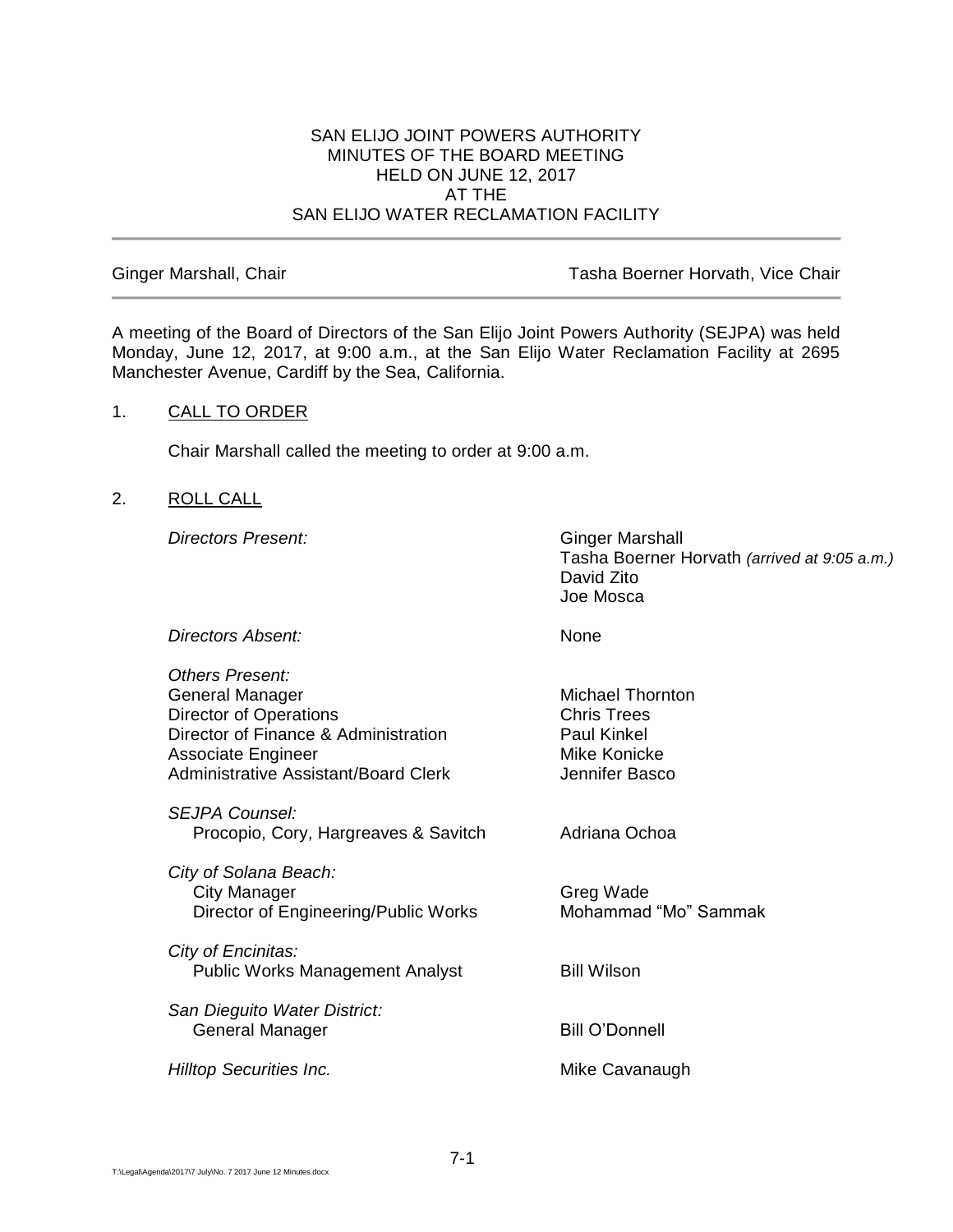# 3. PLEDGE OF ALLEGIANCE

Chair Marshall led the Pledge of Allegiance.

## 4. ORAL COMMUNICATIONS

None

## 5. PRESENTATION OF AWARDS

The General Manager informed the Board of Directors that Todd Hutchinson, Lead Operator, was selected as 2017 Outstanding Plant Operator by the Southwest Membrane Operators Association.

## 6. CONSENT CALENDAR

Moved by Board Member Zito and seconded by Board Member Boerner Horvath to approve the Consent Calendar.

| Agenda Item No. 7  | Approval of Minutes for the May 8, 2017 Meeting                                                                  |
|--------------------|------------------------------------------------------------------------------------------------------------------|
| Agenda Item No. 9  | San Elijo Water Reclamation Facility Treated Effluent<br>Flows - Monthly Report                                  |
| Agenda Item No. 10 | San Elijo Joint Powers Authority Recycled Water Program<br>- Monthly Report                                      |
| Agenda Item No. 11 | Emergency Repair – Industrial Hot Water Pipeline                                                                 |
| Agenda Item No. 12 | Acceptance of Completion – Construction Contract for the<br><b>Blower Replacement Project</b>                    |
| Agenda Item No. 13 | Acceptance of Completion – Construction Contract for the<br>Meter Valve and Air Vacuum Valve Replacement Project |

Motion carried with the following vote of approval:

| AYES:<br><b>NOES</b><br>ABSENT:<br>ABSTAIN: | Marshall, Boerner Horvath, Zito, Mosca<br>None<br>None<br><b>None</b> |                          |  |                                              |  |
|---------------------------------------------|-----------------------------------------------------------------------|--------------------------|--|----------------------------------------------|--|
| Agenda Item No. 8                           |                                                                       | <b>Investment Report</b> |  | Approval for Payment of Warrants and Monthly |  |

Motion carried with the following vote of approval: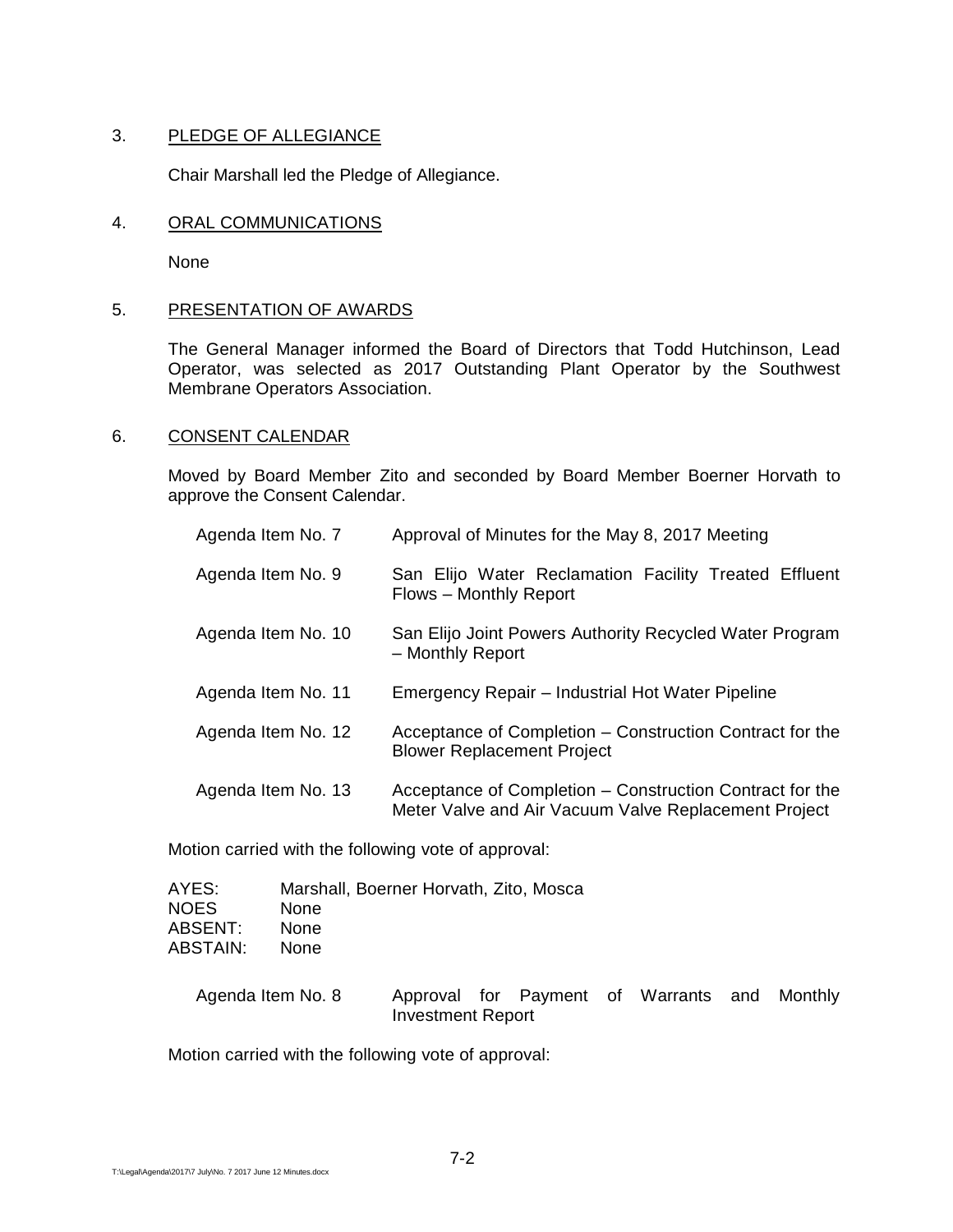AYES: Marshall, Boerner Horvath, Zito NOES: None ABSENT: None ABSTAIN: Mosca

# 14. ITEMS REMOVED FROM CONSENT CALENDAR

None

# 15. ADOPTION OF THE SAN ELIJO JOINT POWERS AUTHORITY (SEJPA) FISCAL YEAR 2017-18 BUDGET, INVESTMENT POLICY, AND APPOINTMENT OF **TREASURER**

Paul F. Kinkel, Director of Finance and Administration, reported that the Recommended Budget for FY 2017-18 was presented at the April 2017 Board meeting in addition to communication with both Member Agencies and other government agencies that receive services by the SEJPA. Suggested changes have been incorporated into the Recommended Budget, of which the most significant was the addition of \$344,650 for the Cardiff Force Main Replacement capital program. Other minor changes included the updated 2017 Revenue Bond debt service costs, adjusting the Classification and Salary Schedule to include an additional operator within the existing funding, and including interns across all functional areas in the Organizational Chart. These changes have no substantive impact to the Recommended Budget. Mr. Kinkel also stated that Staff is not recommending any changes to the SEJPA's investment policy. The General Manager recommended that the appointment of Paul F. Kinkel as SEJPA Treasurer be continued for FY 2017-18.

Moved by Board Member Mosca and seconded by Vice Chair Boerner Horvath to:

- 1. Adopt Resolution No. 2017-05, Resolution Approving the San Elijo Joint Powers Authority Operating and Capital Improvement Budgets for Fiscal Year 2017-18; and
- 2. Adopt Resolution No. 2017-06, Resolution Approving the San Elijo Joint Powers Authority Investment Policy and Guidelines and Appointment of Paul F. Kinkel as SEJPA Treasurer.

Motion carried with the following vote of approval:

| AYES:    | Marshall, Boerner Horvath, Zito, Mosca |
|----------|----------------------------------------|
| NOES:    | <b>None</b>                            |
| ABSENT:  | <b>None</b>                            |
| ABSTAIN: | <b>None</b>                            |
|          |                                        |

## 16. CALPERS UNFUNDED ACTUARIAL LIABILITY – SUPPLEMENTAL PAYMENT

Paul Kinkel, Director of Finance and Administration stated that the SEJPA participates in CalPERS' defined benefit retirement program. Each year CalPERS prepares an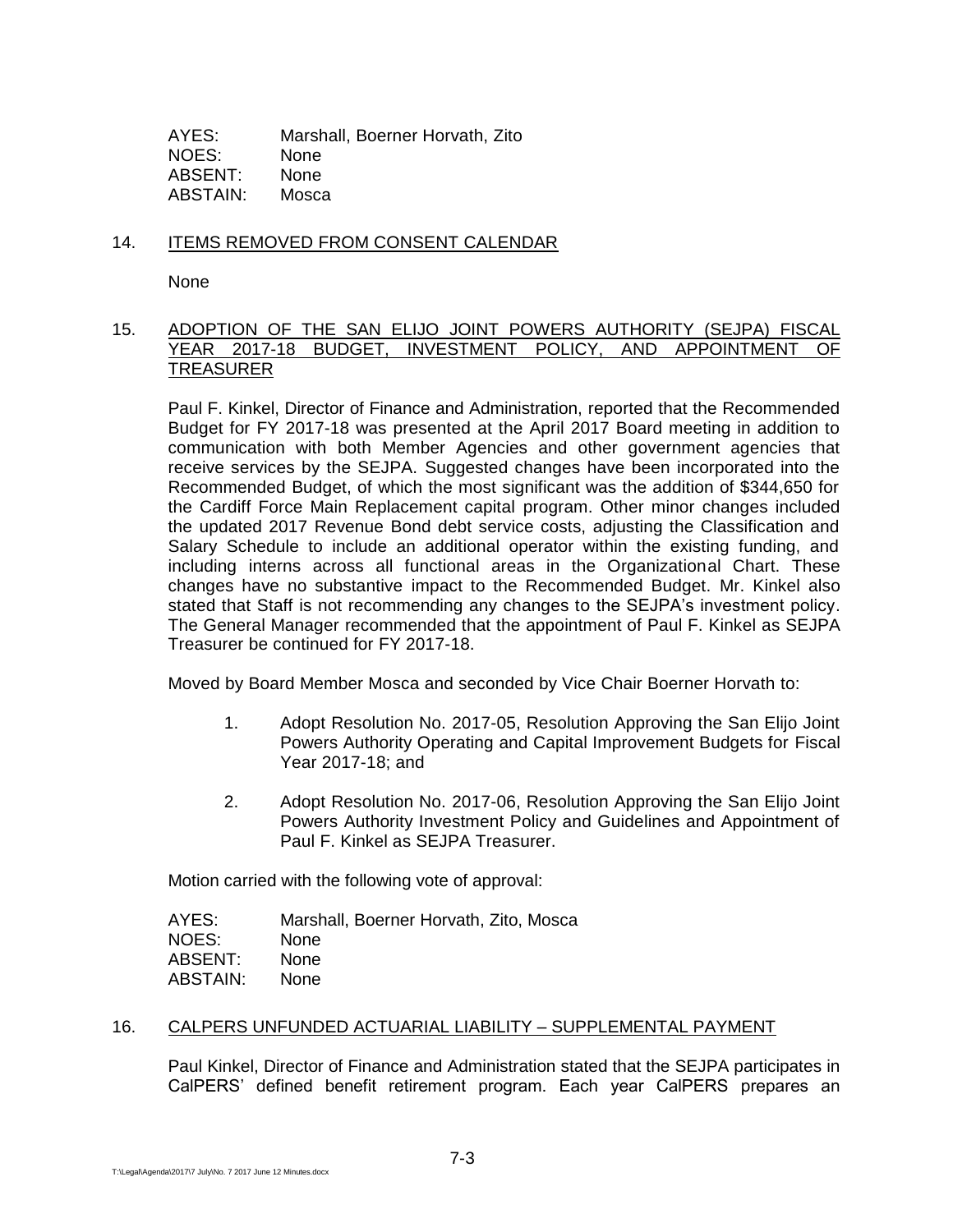individualized actuarial valuation report that values the plans as of the prior year, and provides the current and projected employer contributions. As of June 30, 2015, the Unfunded Actuarial Valuation (UAL) for all SEJPA plans was \$2,601,855. Mr. Kinkel stated that SEJPA anticipates finishing FY 2016-17 under budget, and recommended applying unspent operational funds to the UAL. By prepaying an estimated \$100,000, the SEJPA will reduce its unfunded liability and avoid approximately \$22,000 in future interest payments using a 7.0% rate of return over a 5 year period.

Moved by Board Member Zito and seconded by Board Member Mosca to:

1. Authorize the General Manager to apply positive FY 2016-17 Budget variances to the CalPERS Unfunded Actuarial Liability ("UAL").

Motion carried with the following vote of approval:

AYES: Marshall, Boerner Horvath, Zito, Mosca NOES: None ABSENT: None ABSTAIN: None

## 17. SAN ELIJO OCEAN OUTFALL 2017 ANNUAL INSPECTION CONTRACT

Chris Trees, Director of Operations, presented a brief history of the Ocean Outfall to the Board Members. Recently, Staff identified the opportunity for jointly bidding the ocean outfall maintenance and inspection services with Encina Wastewater Authority (EWA). SEJPA and EWA both have similar ocean outfalls that require annual or biennial inspections to ensure that they are in sound operating condition. Four proposals were received and reviewed; Undersea Graphics Inc.'s proposal was ranked the highest. The total anticipated expenditure to Undersea Graphics for external inspection and maintenance of the San Elijo Ocean Outfall is \$51,000. This task will be funded by the Ocean Outfall Program operations and maintenance budget.

Moved by Board Member Mosca and seconded by Board Member Zito to:

1. Authorize the General Manger to execute a contract in the amount of \$51,000 for the San Elijo Ocean Outfall Maintenance and External Inspection with Undersea Graphics, Inc.

Motion carried with the following vote of approval:

| Marshall, Boerner Horvath, Zito, Mosca |
|----------------------------------------|
| <b>None</b>                            |
| <b>None</b>                            |
| <b>None</b>                            |
|                                        |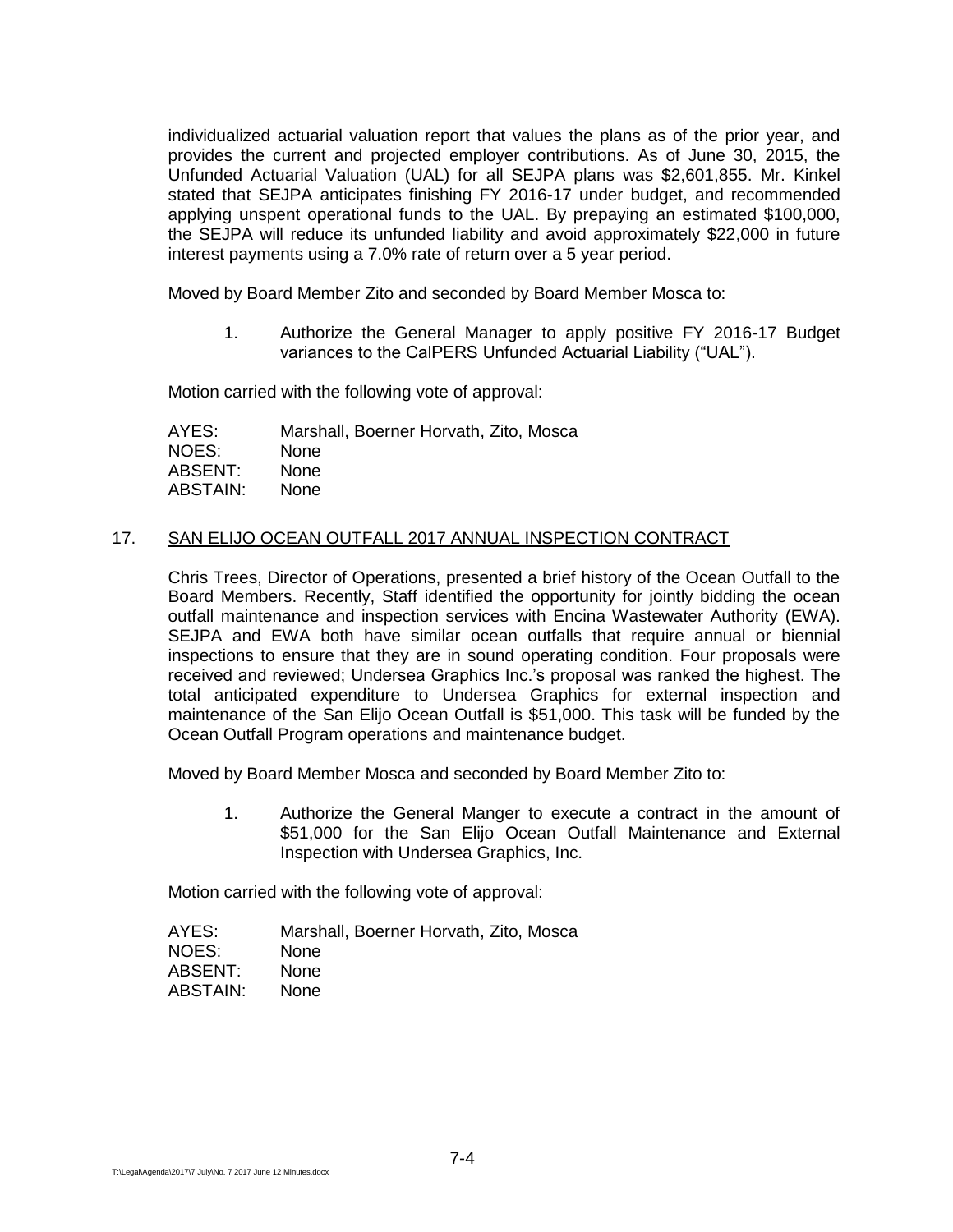# 18. APPROVAL OF DOCUMENTS RELATED TO THE ISSUANCE OF 2017 REVENUE BONDS, AND AUTHORIZE THE GENERAL MANAGER TO EXECUTE A PROFESSIONAL SERVICE CONTRACT FOR BOND TRUSTEE

General Manager Thornton introduced Mike Cavanaugh from Hilltop Securities, Inc. and acknowledged the whole bond team for their performance related to the issuance. Hilltop Securities estimates that the funding package will provide a deposit to the Project Construction Fund of \$23.8 million based on current market conditions and a 30-year repayment term. The estimated annual debt service payment is \$1,345,000. The Cities will pay their share of the debt service based on capacity rights which is currently 50 percent each. Bond Counsel has prepared documentation to implement the transaction. In order to complete the transaction, it is necessary for the SEJPA to retain the services of a financial institution to serve as trustee for the Revenue Bonds. Union Bank has been chosen as the trustee due to their experience with the SEJPA.

Moved by Board Member Mosca and seconded by Chair Marshall to:

- 1. Approve the recommendations of the General Manager regarding the acceptance of the following documents entitled:
	- Resolution No. 2017-07 Resolution Authorizing the Issuance, Sale and Delivery of not to exceed \$25,000,000 Aggregate Principal Amount of San Elijo Joint Powers Authority 2017 Revenue Bonds (Clean Water Projects) and Approving Agreements, Certificates and Other Documents and Instruments Pertaining Thereto and Authorizing Official Action
	- Series 2017 Indenture of Trust
	- Series 2017 Loan Agreement
	- Draft Preliminary Official Statement
	- Continuing Disclosure Agreement
	- Bond Purchase Contract
- 2. Authorize the General Manager to execute a professional service contract with Union Bank of California, to serve as trustee for the revenue bonds.

Motion carried with the following vote of approval:

| Marshall, Boerner Horvath, Zito, Mosca |
|----------------------------------------|
| <b>None</b>                            |
| <b>None</b>                            |
| <b>None</b>                            |
|                                        |

## 19. PURCHASE OF PROCESS CONTROL EQUIPMENT

General Manager Thornton stated that the SEWRF uses conventional activated sludge treatment as a critical step in achieving State and Federal water quality requirements. The process consists of a bioreactor tank that is designed to use microorganisms within the wastewater, combined with diffused oxygen, to provide biological treatment. The SEWRF is currently operated in non-nitrifying mode since the treatment plant was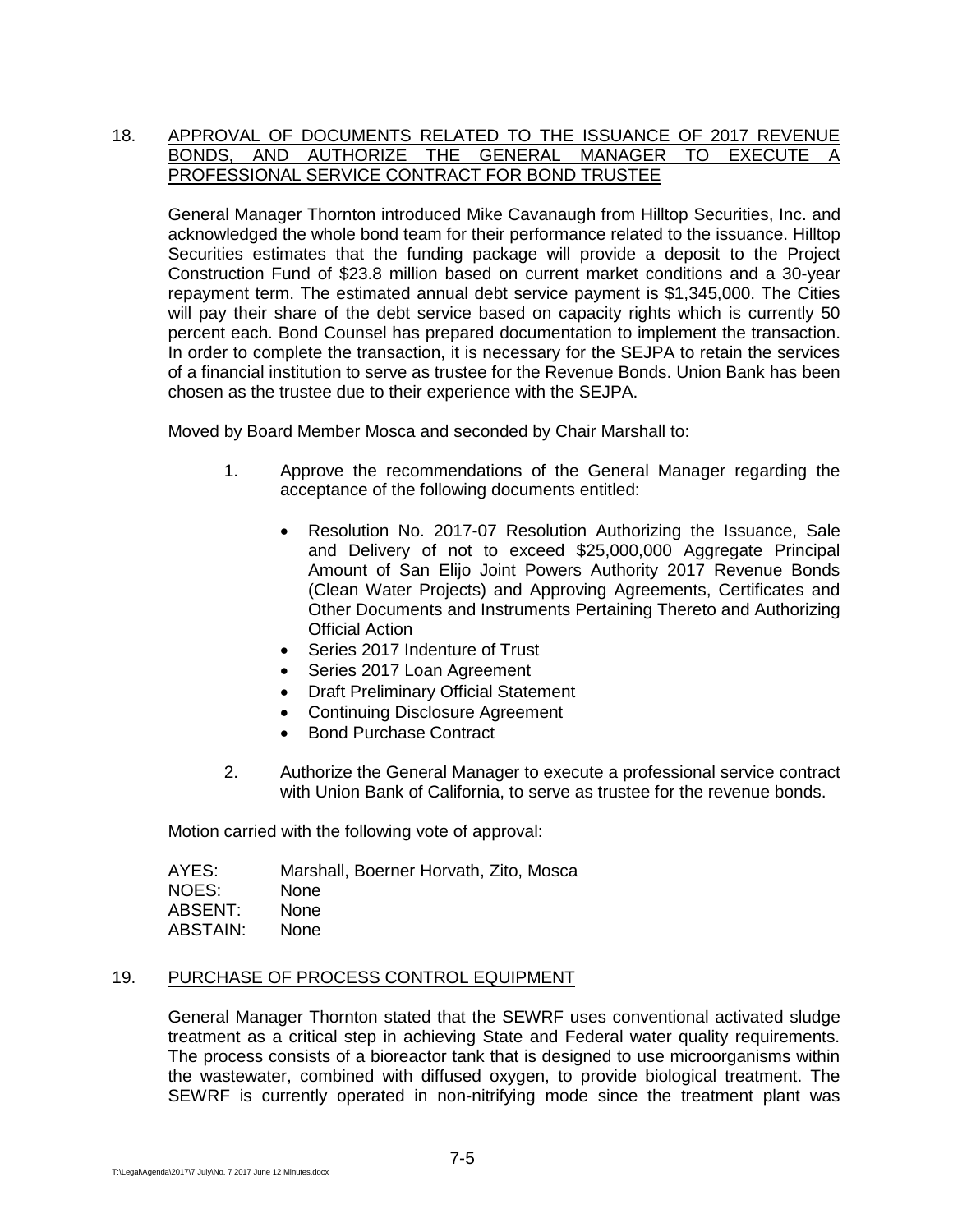originally designed to discharge to the ocean, which does not require nutrient removal. Mr. Thornton stated that to improve water quality and treatment reliability, Staff is in the process of evaluating the cost and capital requirements to convert the existing conventional activated sludge bioreactor from non-nitrified to a nitrification and partial denitrification (N/pDN) process. The N/pDN biological process provides more reliable and robust treatment. This improved quality can increase recycled water production rates, reduce maintenance periods for filter cleaning, and enhance disinfection. Hach Company is willing to provide their nitrification control system to the SEJPA for a trial period to demonstrate its performance and ability to efficiently monitor and control the N/pDN process. Staff requests authorization to purchase the Hach nitrification system, which is a proprietary system, upon successful completion of the 60-day trial period. The system costs \$85,000; funding is available in the Capital Project Fund for Wastewater Plant Improvements.

Moved by Board Member Zito and seconded by Board Member Boerner Horvath to:

- 1. Authorize the General Manager to purchase Hach Nitrification Information System in the amount of \$85,000, and
- 2. Acknowledge the Hach Nitification Information System is proprietary, patented equipment and not viable under a bidding process.

Motion carried with the following vote of approval:

AYES: Marshall, Boerner Horvath, Zito, Mosca NOES: None ABSENT: None ABSTAIN: None

20. GENERAL MANAGER'S REPORT

None

21. GENERAL COUNSEL'S REPORT

None

22. BOARD MEMBER COMMENTS

None

23. CLOSED SESSION

The Board of Directors adjourned to closed session at 10:08 a.m., pursuant to Government Code Section 54957: Employee Performance Evaluation. Title: General Manager.